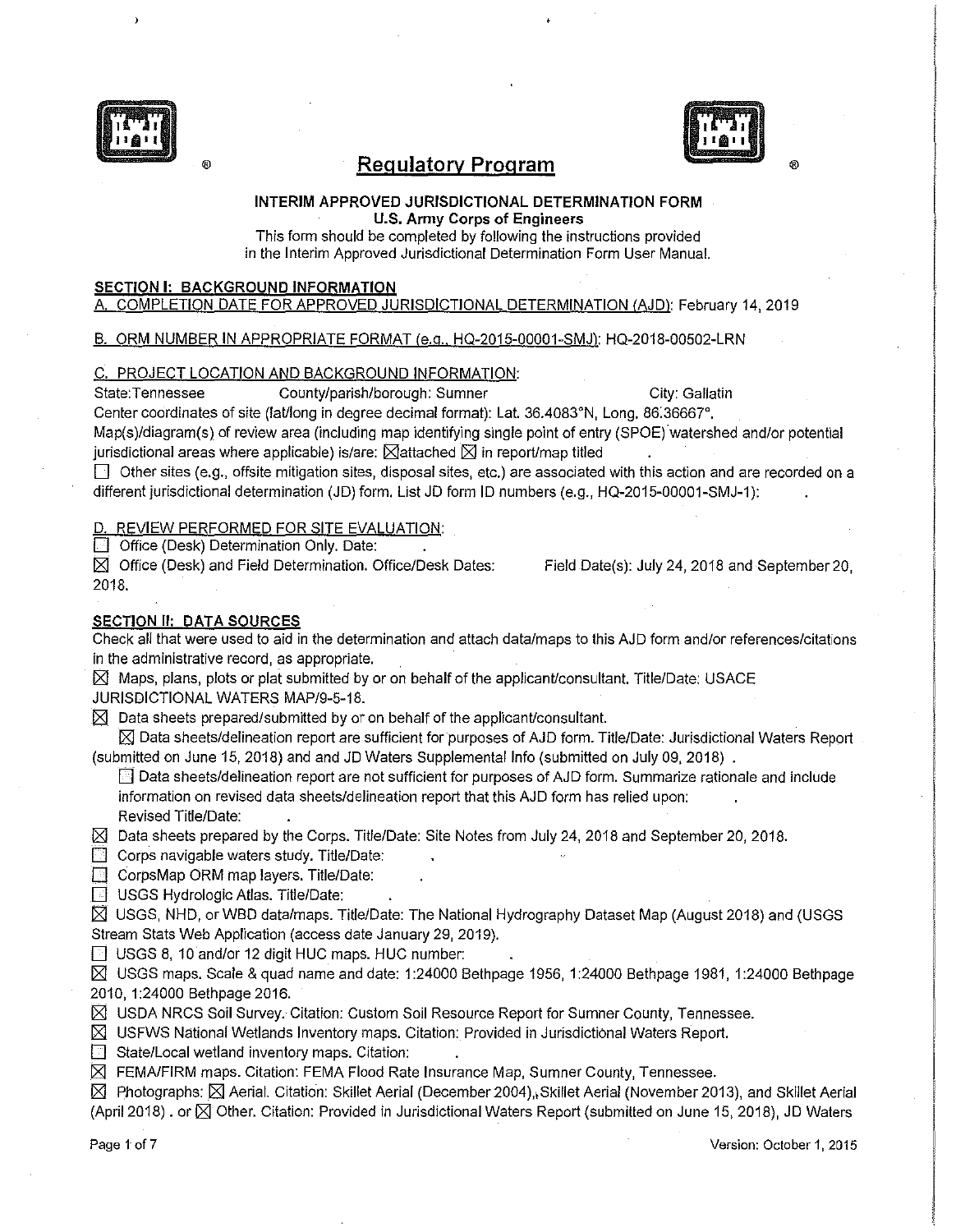Supplemental Info (submitted on July 09, 2018), and taken during site visits on July 24, 2018 and September 20, 2018.

**D** LiDAR data/maps. Citation:

 $\boxtimes$  Previous JDs. File no. and date of JD letter: LRN-2018-00502/October 24, 2018.

 $\Box$  Applicable/supporting case law:

 $\Box$  Applicable/supporting scientific literature:

 $\boxtimes$  Other information (please specify): USDA Soil Survey of Davidson County, Tennessee (February 1997).

#### **SECTION Ill: SUMMARY OF FINDINGS**

Complete ORM "Aquatic Resource Upload Sheet" or Export and Print the Aquatic Resource Water Droplet Screen from ORM for All Waters and Features, Regardless of Jurisdictional Status - Required

#### A. RIVERS AND HARBORS ACT (RHAl SECTION 10 DETERMINATION OF JURISDICTION:

 $\Box$  "navigable waters of the U.S." within RHA jurisdiction (as defined by 33 CFR part 329) in the review area.

### • **Complete Table 1 - Required**

NOTE: If the navigable water is not subject to the ebb and flow of the tide or included on the District's list of Section 10 navigable waters list, DO NOT USE THIS FORM TO MAKE THE DETERMINATION. The District must continue to follow the procedure outlined in 33 CFR part 329.14 to make a Section 10 RHA navigability determination.

B. CLEAN WATER ACT (CWA) SECTION 404 DETERMINATION OF JURISDICTION: "waters of the U.S." within CWA jurisdiction (as defined by 33 CFR part 328.3) in the review area. **Check all that apply.** 

 $\Box$  (a)(1): All waters which are currently used, were used in the past, or may be susceptible to use in interstate or foreign commerce, including all waters which are subject to the ebb and flow of the tide. (Traditional Navigable Waters (TNWs))

#### • **Complete Table 1 - Required**

D This AJD includes a case-specific (a)(1) TNW (Section 404 navigable-in-fact) determination on a water that has not previously been designated as such. Documentation required for this case-specific (a)(1) TNW determination is attached.

 $\Box$  (a)(2): All interstate waters, including interstate wetlands.

#### • **Complete Table 2 • Required**

 $\Box$  (a)(3): The territorial seas.

#### • **Complete Table 3 ·Required**

 $\boxtimes$  (a)(4): All impoundments of waters otherwise identified as waters of the U.S. under 33 CFR part 328.3.

## • **Complete Table 4 - Required**

 $\boxtimes$  (a)(5): All tributaries, as defined in 33 CFR part 328.3, of waters identified in paragraphs (a)(1)-(a)(3) of 33 CFR part 328.3.

#### • Complete Table 5 - Required

 $\boxtimes$  (a)(6): All waters adiacent to a water identified in paragraphs (a)(1)-(a)(5) of 33 CFR part 328.3, including wetlands, ponds, lakes, oxbows, impoundments, and similar waters.

### • **Complete Table 6 - Required**

 $\boxtimes$  Bordering/Contiguous.

Neighboring:

- $\Box$  (c)(2)(i): All waters located within 100 feet of the ordinary high water mark (OHWM) of a water identified in paragraphs (a)(1)-(a)(5) of 33 CFR part 328.3.
- $\boxtimes$  (c)(2)(ii): All waters located within the 100-year floodplain of a water identified in paragraphs (a)(1)-(a)(5) of 33 CFR part 328.3 and not more than 1,500 feet of the OHWM of such water.

 $\Box$  (c)(2)(iii): All waters located within 1,500 feet of the high tide line of a water identified in paragraphs (a)(1) or (a)(3) of 33 CFR part 328.3, and all waters within 1,500 feet of the OHWM of the Great Lakes.

 $\Box$  (a)(7): All waters identified in 33 CFR 328.3(a)(7)(i)-(v) where they are determined, on a case-specific basis, to have a significant nexus to a water identified in paragraphs (a)(1 )-(a)(3) of 33 CFR part 328.3.

• **Complete Table 7 for the significant nexus determination. Attach a map delineating the SPOE watershed boundary with (a)(7) waters identified in the similarly situated analysis. - Required I** Includes water(s) that are geographically and physically adjacent per (a)(6), but are being used for established, normal farming, silviculture, and ranching activities (33 USC Section 1344(f)(1)) and therefore are not adjacent and require a case-specific significant nexus determination.

 $\boxtimes$  (a)(8): All waters located within the 100-year floodplain of a water identified in paragraphs (a)(1)-(a)(3) of 33 CFR part 328.3 not covered by (c)(2)(ii) above and all waters located within 4,000 feet of the high tide line or OHWM of a water identified in paragraphs (a)(1)-(a)(5) of 33 CFR part 328.3 where they are determined on a Page 2 of 7 Version: October 1, 2015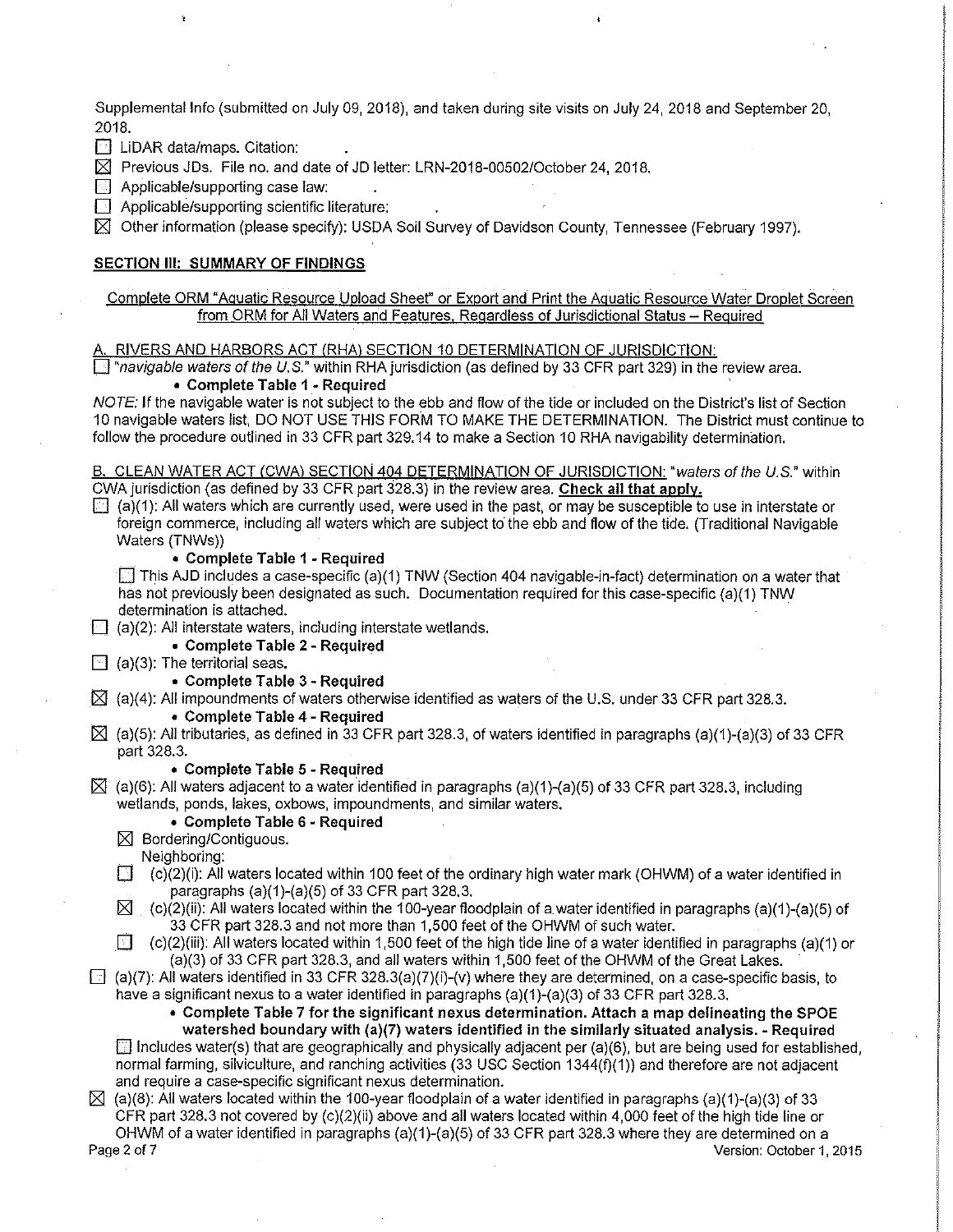case-specific basis to have a significant nexus to a water identified in paragraphs (a)(1)-(a)(3) of 33 CFR part 328.3.

• **Complete Table 8 for the significant nexus determination. Attach a map delineating the SPOE watershed boundary with (a)(8) waters identified in the similarly situated analysis. - Required** 

 $\Box$  Includes water(s) that are geographically and physically adjacent per (a)(6), but are being used for established, normal farming, silviculture, and ranching activities (33 USC Section  $1344(f)(1)$ ) and therefore are not adjacent and require a case-specific significant nexus determination.

### C. NON-WATERS OF THE U.S. FINDINGS:

## **Check all that apply.**

 $\Box$  The review area is comprised entirely of dry land.

 $\Box$  Potential-(a)(7) Waters: Waters that DO NOT have a significant nexus to a water identified in paragraphs (a)(1)-(a)(3) of 33 CFR part 328.3.

• **Complete Table 9 and attach a map delineating the SPOE watershed boundary with potential (a)(7) waters identified in the similarly situated analysis. - Required** 

 $\Box$  Includes water(s) that are geographically and physically adjacent per (a)(6), but are being used for established, normal farming, silviculture, and ranching activities (33 USC Section 1344(f)(1)) and therefore are not adjacent and require a case-specific significant nexus determination.

- $\boxtimes$  Potential-(a)(8) Waters: Waters that DO NOT have a significant nexus to a water identified in paragraphs (a)(1)-(a)(3) of 33 CFR part 328.3.
	- **Complete Table 9 and attach a map delineating the SPOE watershed boundary with potential**  (a)(S) **waters identified in the similarly situated analysis. - Required**

 $\Box$  Includes water(s) that are geographically and physically adjacent per (a)(6), but are being used for established, normal farming, silviculture, and ranching activities (33 USC Section 1344(f)(1)) and therefore are not adjacent and require a case-specific significant nexus determination.

#### 0 Excluded Waters (Non-Waters of U.S.), even where they otherwise meet the terms of paragraphs (a)(4)-(a)(8): • **Complete Table 1** O - **Required**

- $\lceil \cdot \rceil$  (b)(1): Waste treatment systems, including treatment ponds or lagoons designed to meet the requirements of the CWA.
- $\Box$  (b)(2): Prior converted cropland.
- $\Box$  (b)(3)(i): Ditches with ephemeral flow that are not a relocated tributary or excavated in a tributary.
- $\Box$  (b)(3)(ii): Ditches with intermittent flow that are not a relocated tributary, excavated in a tributary, or drain wetlands.
- $\Box$  (b)(3)(iii): Ditches that do not flow, either directly or through another water, into a water identified in paragraphs  $(a)(1)-(a)(3)$ .
- $(b)(4)(i)$ : Artificially irrigated areas that would revert to dry land should application of water to that area cease.

 $\Box$  (b)(4)(ii): Artificial, constructed lakes and ponds created in dry land such as farm and stock watering ponds,

- irrigation ponds, settling basins, fields flooded for rice growing, log cleaning ponds, or cooling ponds.  $\boxdot$  (b)(4)(iii): Artificial reflecting pools or swimming pools created in dry land.1
- $\Box$  (b)(4)(iv): Small ornamental waters created in dry land.<sup>1</sup>
- $\Box$  (b)(4)(v): Water-filled depressions created in dry land incidental to mining or construction activity, including pits excavated for obtaining fill, sand, or gravel that fill with water.
- $\boxtimes$  (b)(4)(vi): Erosional features, including gullies, rills, and other ephemeral features that do not meet the definition of tributary, non-wetland swales, and lawfully constructed grassed waterways.'
- $\boxdot$  (b)(4)(vii): Puddles. $^1$

 $\overline{\boxdot}$  (b)(5): Groundwater, including groundwater drained through subsurface drainage systems.<sup>1</sup>

- $\Box$  (b)(6): Stormwater control features constructed to convey, treat, or store stormwater that are created in dry land.<sup>1</sup>
- $\Box$  (b)(7): Wastewater recycling structures created in dry land; detention and retention basins built for wastewater recycling; groundwater recharge basins; percolation ponds built for wastewater recycling; and water distributary structures built for wastewater recycling.

#### 0 Other non-jurisdictional waters/features within review area that do not meet the definitions in 33 CFR 328.3 of  $(a)(1)-(a)(8)$  waters and are not excluded waters identified in  $(b)(1)-(b)(7)$ .

• **Complete Table 11 - Required.** 

### D. ADDITIONAL COMMENTS TO SUPPORT AJD:

<sup>1</sup>**In many cases these excluded features will not be specifically identified on the AJD form, unless specifically requested. Corps**  Districts may, in case-by-case instances, choose to identify some or all of these features within the review area. Page 3 of 7 Version: October 1, 2015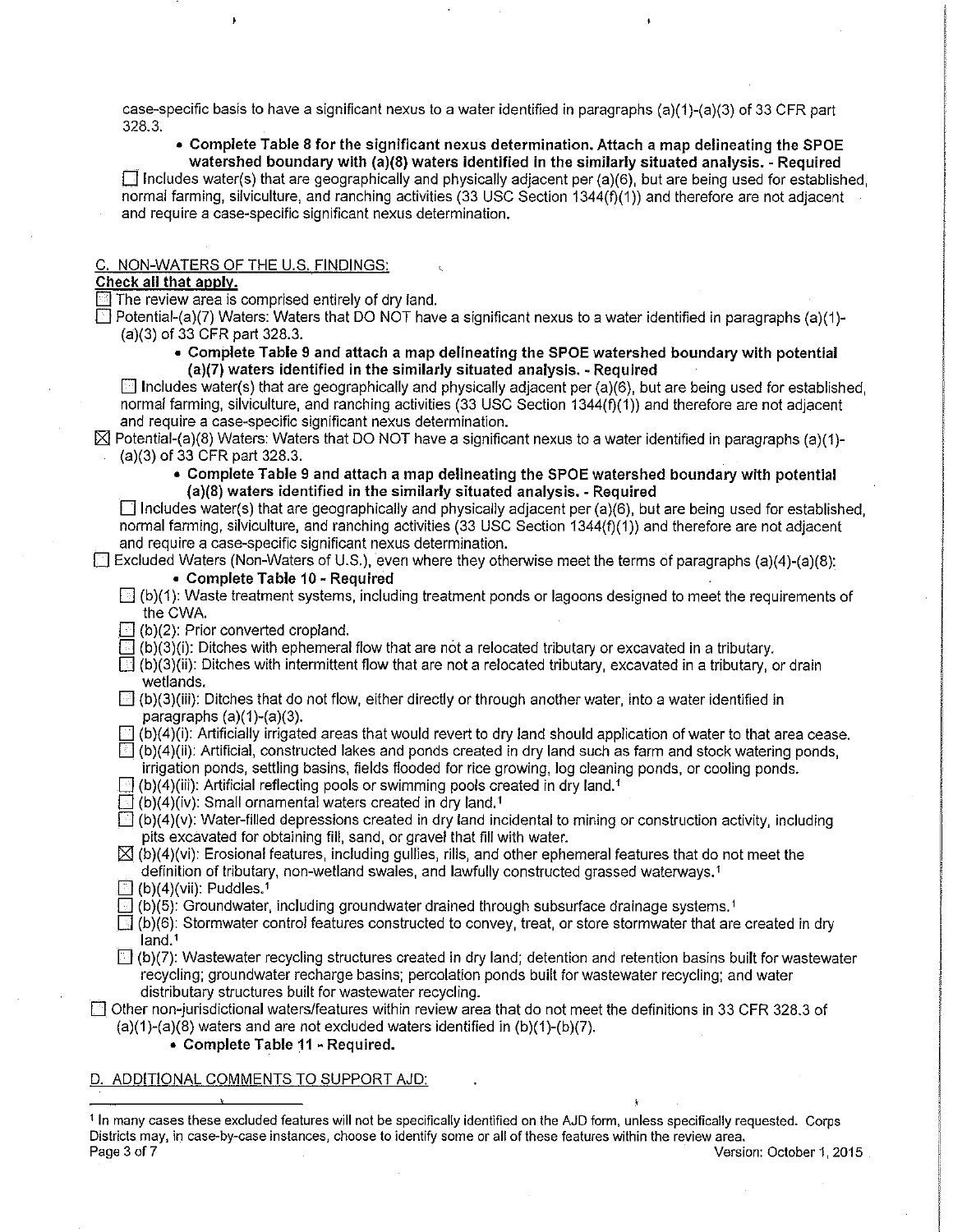Ŷ.

¥

J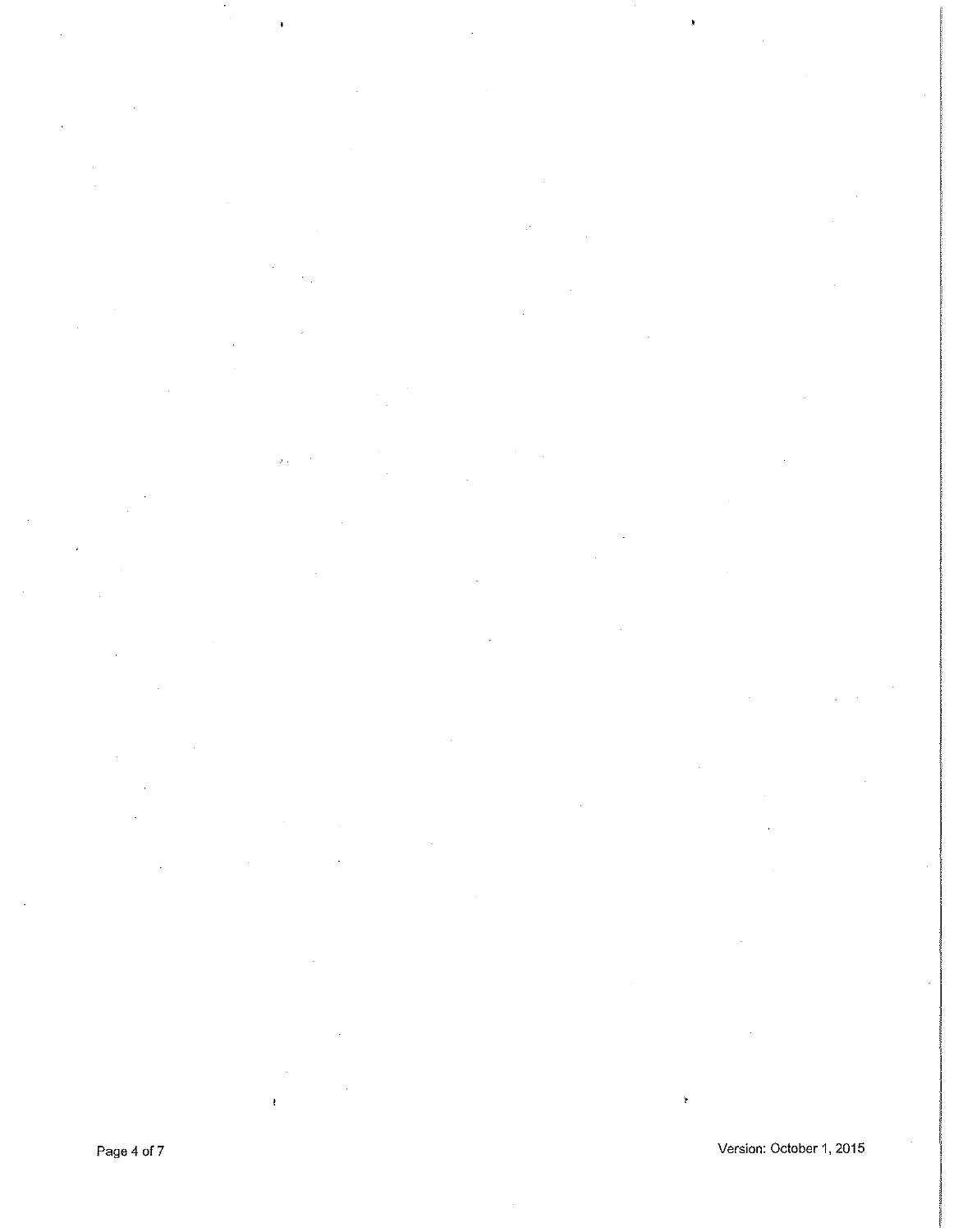## Jurisdictional Waters of the U.S.

### Table 1. (a)(1) Traditional Navigable Waters

| (a)(1) Waters Name | (a)(1) Criteria | Rationale to Support (a)(1) Designation<br>Include High Tide Line or Ordinary High Water Mark indicators, when<br>applicable. |
|--------------------|-----------------|-------------------------------------------------------------------------------------------------------------------------------|
| N/A<br>.           | N/A             | N/A                                                                                                                           |

## Table 2. (a)(2) Interstate Waters

| (a)(2) Waters Name | Rationale to Support (a)(2) Designation |
|--------------------|-----------------------------------------|
| N.A                | N/A                                     |

## Table 3. (a)(3) Territorial Seas

| (a)(3) Waters Name | Rationale to Support (a)(3) Designation |
|--------------------|-----------------------------------------|
| N/F                | N/A                                     |

### Table 4. (a)(4) Impoundments

 $\ddot{\phantom{a}}$ 

| (a)(4) Waters Name        | Rationale to Support (a)(4) Designation                                                                                                                                                                                                                                                                                                                                            |
|---------------------------|------------------------------------------------------------------------------------------------------------------------------------------------------------------------------------------------------------------------------------------------------------------------------------------------------------------------------------------------------------------------------------|
|                           | W4 is a pond with wetland fringe located at the head of S4, an ephemeral stream that feeds the intermittent<br>stream identified as S1.                                                                                                                                                                                                                                            |
|                           | W4 is not identified on the current NHD map (Figure 2) nor USGS Topo Maps (Figures 3-6), but the Flow<br>Path tool on the USGS StreamStats Web Application traced its streamflow from its outlet into S4, through the<br>review area of S2, directly into S1, and then to the beginning of the Bledsoe Creek embayment of Old Hickory<br>Lake (Lat: 36.398419, Long.: -86.343238). |
| HQR-2018-00502-LRN-<br>W4 | The 1997 USDA Soil Survey of Sumner County, Tennessee (Figures 8-9) identifies an intermittent stream<br>within the review area of S2, S4, and W4 that flows into a stream within the review area of S1, the flow path<br>matching that traced by the USGS StreamStats Web Application.                                                                                            |
|                           | Jurisdictional Waters Report (submitted on June 15, 2018) identified this resource as a former farm pond that<br>drains into S4, and field review supported the determination that the feature had been excavated and still<br>retains a hydrologic connection to downstream waters.                                                                                               |
|                           | Based on a field review and further investigation, W4 is an impoundment of S2, which is a tributary to the<br>Bledsoe Creek, an (a)(1) water and embayment of Old Hickory Lake.                                                                                                                                                                                                    |

Table 5. (a)(S)Tributaries

-·-··-·---~-----···---- --------···--·-· ·--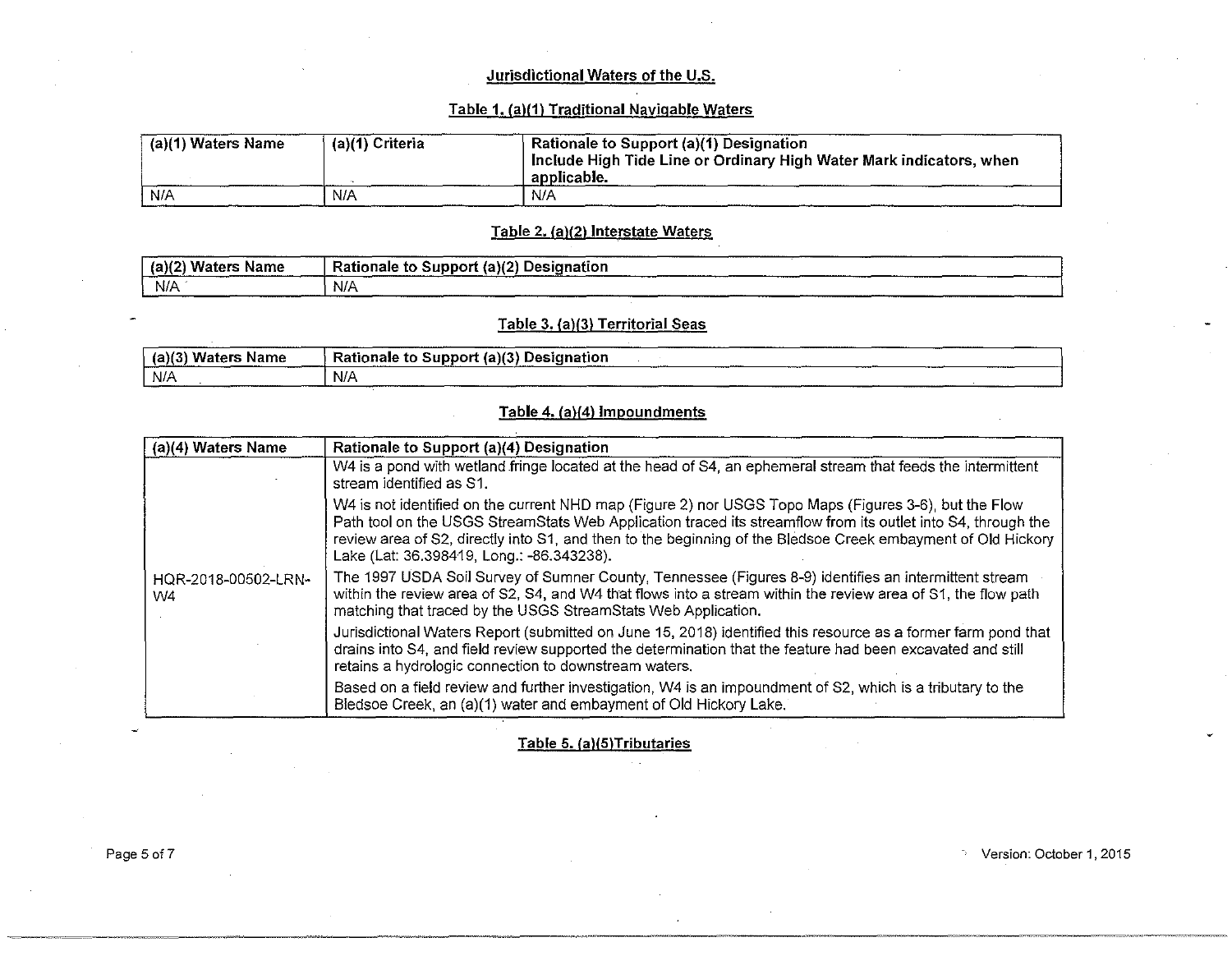| (a)(5)<br><b>Waters Name</b> | Flow<br>Regime | $(a)(1)-(a)(3)$<br><b>Water Name to</b><br>which this $(a)(5)$<br><b>Tributary Flows</b> | Tributary<br><b>Breaks</b> | Rationale for (a)(5) Designation and Additional Discussion.<br>Identify flowpath to (a)(1)-(a)(3) water or attach map identifying the<br>flowpath; explain any breaks or flow through excluded/non-jurisdictional<br>features, etc.                                                                                                                                                                                 |
|------------------------------|----------------|------------------------------------------------------------------------------------------|----------------------------|---------------------------------------------------------------------------------------------------------------------------------------------------------------------------------------------------------------------------------------------------------------------------------------------------------------------------------------------------------------------------------------------------------------------|
|                              |                |                                                                                          |                            | S1 is a 680-foot segment of a stream that begins off-site and flows through<br>Northeast corner of the AJD Review Area (Figure 1). After exiting the review<br>area through a culvert under Brights Lane, S1 flows for approximately 160 feet,<br>ending at its confluence with Deshea Creek. Deshea Creek is a named tributary<br>of Bledsoe Creek.                                                                |
|                              |                |                                                                                          |                            | USGS Topo Maps from 1956, 1981, and 2010 identify a perennial stream in the<br>review area of S1 (Figures 3-5) that flows into Deshea Creek.                                                                                                                                                                                                                                                                        |
|                              |                |                                                                                          |                            | The 2016 USGS Topo Map (Figure 6) and the 1997 USDA Soil Survey of<br>Davidson County, Tennessee (Figures 7 and 8) identify an intermittent stream<br>within the review area of S1.                                                                                                                                                                                                                                 |
| HQR-2018-<br>00502-LRN-S1    | Perennial      | <b>Bledsoe Creek</b>                                                                     | No.                        | The current National Hydrography Dataset Map (Figure 2) shows S1's<br>continuous flow path from outside the AJD Review Area to the beginning of the<br>Bledsoe Creek embayment of Old Hickory Lake (Lat. 36.398419, Long. -<br>86.343238). The Bledsoe Creek embayment of Old Hickory Lake spans<br>approximately 4 miles from Hartsville Pike bridge to Cumberland River Mile<br>248.5L.                           |
|                              |                |                                                                                          |                            | Jurisdictional Waters Report (submitted on June 15, 2018) identified this<br>resource as a perennial stream based on biological and hydrological indicators<br>observed under normal weather conditions. Flowing water was observed within<br>the channel during site visits on July 24, 2018 and September 20, 2018.                                                                                               |
|                              |                |                                                                                          |                            | Based on multiple field reviews and further investigation, S1 is a perennial<br>tributary to Bledsoe Creek, an (a)(1) water.                                                                                                                                                                                                                                                                                        |
|                              |                |                                                                                          |                            | S2 is an intermittent stream located within a narrow concave area in the<br>Northern half of the AJD Review Area.                                                                                                                                                                                                                                                                                                   |
| HQR-2018-<br>00502-LRN-S2    | Intermittent   | <b>Bledsoe Creek</b>                                                                     | Yes                        | S2 is not identified on the current NHD map (Figure 2) nor USGS Topo Maps.<br>(Figures 3-6), but the Flow Path tool on the USGS StreamStats Web Application<br>traced its streamflow from W2 and S4 directly into S1 and then to the beginning<br>of the Bledsoe Creek embayment of Old Hickory Lake (Lat. 36.398419, Long.: -<br>86.343238).                                                                       |
|                              |                |                                                                                          |                            | The 1997 USDA Soil Survey of Sumner County, Tennessee (Figures 8-9)<br>identifies an intermittent stream within the review area of S2, S4, and W4 that<br>flows into a stream within the review area of S1, the flow path matching that<br>traced by the USGS StreamStats Web Application.                                                                                                                          |
|                              |                |                                                                                          |                            | Jurisdictional Waters Report (submitted on June 15, 2018) also identified S2 as<br>an intermittent stream, based on biological and hydrological indicators observed<br>under normal weather conditions. However, the flow path identified in the JD<br>report (Figure 1) differs from the historical path in that it shows S2 flowing<br>directly into W1 and being within the 100-year floodplain of Deshea Creek. |

Page 6 of7 **Version: October 1, 2015**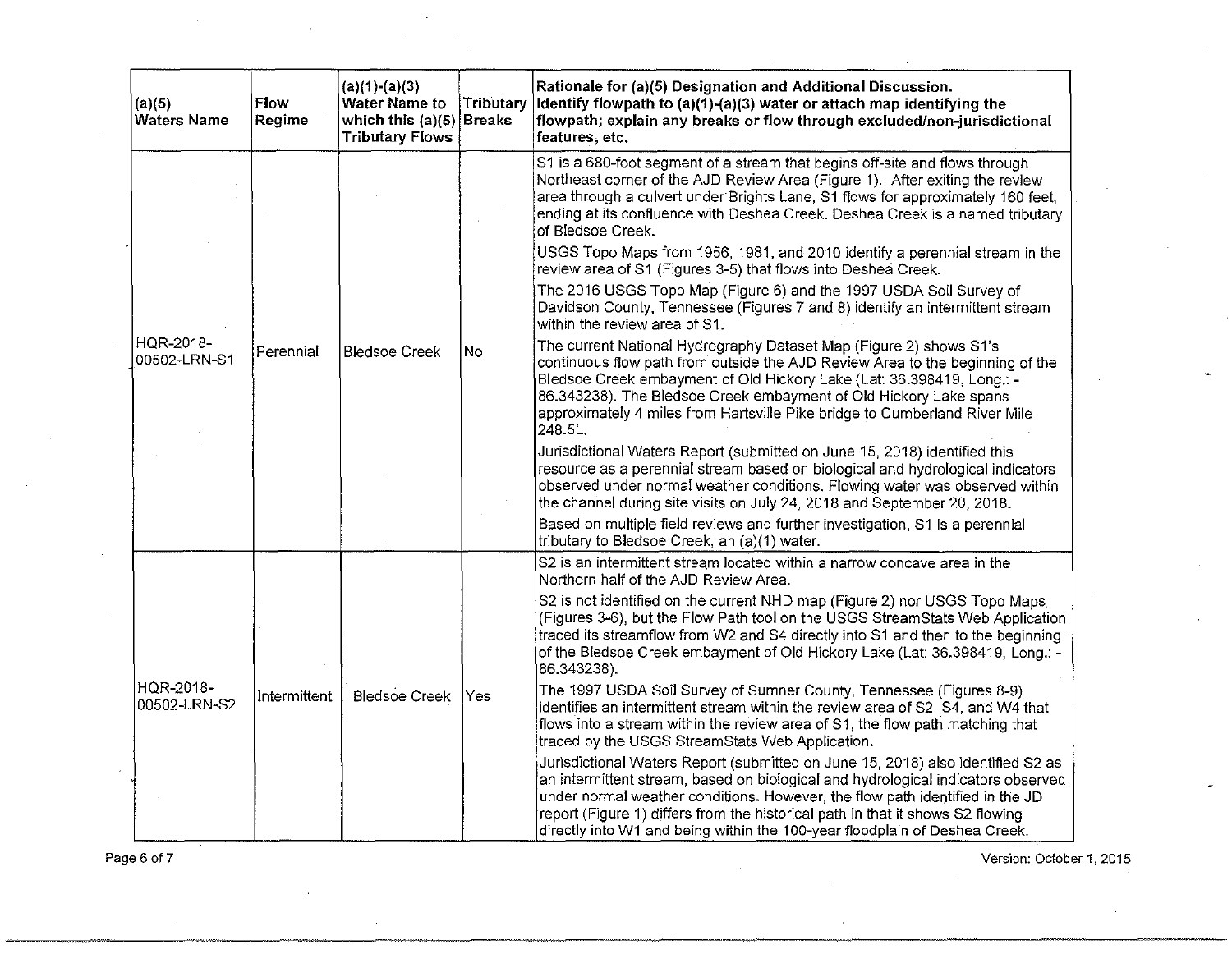|                           |           |                       |      | Aerial imagery and field observation of OHWM indicators support this finding,<br>except the last 450 feet of the channel that has become overgrown with<br>herbaceous vegetation, Bed and bank and OHWM were not observed in this<br>part of the channel, so it represents a break between the S2 tributary and the<br>downgradient wetland identified as W1.                                        |
|---------------------------|-----------|-----------------------|------|------------------------------------------------------------------------------------------------------------------------------------------------------------------------------------------------------------------------------------------------------------------------------------------------------------------------------------------------------------------------------------------------------|
|                           |           |                       |      | Per 33 CFR 328.3(c)(3), a water that qualifies as a tributary does not lose its<br>status as a tributary if, for any length, there are one or more constructed or<br>natural breaks so long as bed and bank and OHWM can be identified upstream<br>of the break. Bed and bank and OHWM were identified in S2 in the JD report<br>and during the site visits on July 24, 2018 and September 20, 2018. |
|                           |           |                       |      | Based on multiple field review and further investigation, S2 is an intermittent<br>tributary to Bledsoe Creek, an (a)(1) water.                                                                                                                                                                                                                                                                      |
| HQR-2018-                 | Ephemeral | <b>Bledsoe Creek</b>  | No   | S3 is an ephemeral stream that flows downslope into S2. Bed and bank and<br>OHWM were identified in S3 in the JD report and during the site visit on July 24,<br>2018.                                                                                                                                                                                                                               |
| 00502-LRN-S3              |           |                       |      | Based on field review and further investigation, S3 is a tributary to Bledsoe<br>Creek, an (a)(1) water.                                                                                                                                                                                                                                                                                             |
|                           |           |                       |      | S4 is an ephemeral stream that feeds S2 and serves as the hydrologic<br>connection of W4 and S2.                                                                                                                                                                                                                                                                                                     |
| HQR-2018-<br>00502-LRN-S4 | Ephemeral | Bledsoe Creek         | No   | The 1997 USDA Soil Survey of Sumner County, Tennessee (Figures 8-9)<br>identifies an intermittent stream within the review area of S2, S4, and W4 that<br>flows into a stream within the review area of S1, the flow path matching that<br>traced by the USGS StreamStats Web Application.                                                                                                           |
|                           |           |                       |      | Bed and bank and OHWM were identified in S4 in the JD report and during the<br>site visit on July 24, 2018.                                                                                                                                                                                                                                                                                          |
|                           |           |                       |      | Based on field review and further investigation, S4 is a tributary to Bledsoe<br>Creek, an (a)(1) water.                                                                                                                                                                                                                                                                                             |
|                           |           |                       |      | S5 flows onsite for approximately 101 linear feet before exiting along the<br>Southern boundary of the AJD Review area, ending at its confluence with S9<br>(Figure 1). S9 flows continuously for approximately 1.8km (1.1 mi), ending at its<br>confluence with Bledsoe Creek.                                                                                                                      |
| HQR-2018-<br>00502-LRN-S5 | Ephemeral | <b>Bledsoe Creek</b>  | No   | S5 is not identified on the current NHD map (Figure 2), but the 1997 USDA Soil<br>Survey of Sumner County, Tennessee (Figures 8-9) identifies an intermittent<br>stream within the review area of S5 that flows into a perennial stream within the<br>review area for S9.                                                                                                                            |
|                           |           |                       |      | Bed and bank and OHWM indicators were identified in S5 in the JD report and<br>during the site visit on May 30, 2018.                                                                                                                                                                                                                                                                                |
|                           |           |                       |      | Based on a field review and further investigation, S5 is a tributary to Bledsoe<br>Creek, an (a)(1) water and embayment of Old Hickory Lake.                                                                                                                                                                                                                                                         |
| HQR-2018-<br>00502-LRN-S7 | Ephemeral | <b>IBledsoe Creek</b> | No - | S7 is the upgradient, ephemeral segment of a stream that flows into S9 (Figure<br>1). S8 is the intermittent segment, and it flows into S9 along the Southern                                                                                                                                                                                                                                        |

Page 7 of 7 Version: October 1, 2015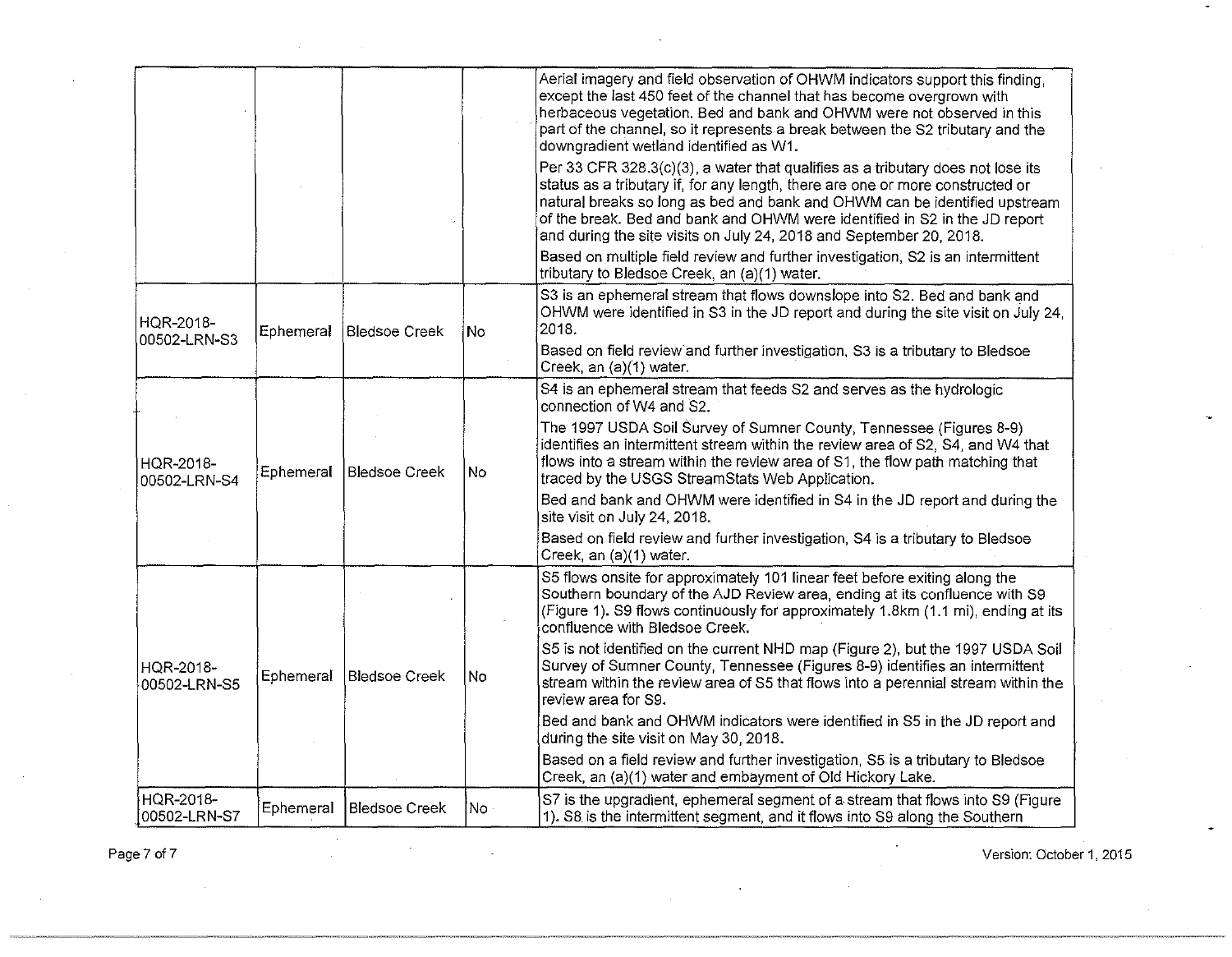|                            |           |                            |      | boundary of the AJD Review Area (Figure 1). S9 flows continuously for<br>approximately 2.7km (1.71 miles), ending at its confluence with Bledsoe Creek.<br>S7 is not identified on the current NHD map (Figure 2), but the 1997 USDA Soil<br>Survey of Sumner County, Tennessee (Figures 8-9) identifies an intermittent<br>stream within the review area of S7 and S8 that flows into a perennial stream<br>within the review area for S9.<br>Bed and bank and OHWM indicators were identified in S7 in the JD report and<br>during the site visit on May 30, 2018.<br>Based on a field review and further investigation, S7 is a tributary to Bledsoe<br>Creek, an (a)(1) water and embayment of Old Hickory Lake.                                                                                                                                                                                                                                                                                   |
|----------------------------|-----------|----------------------------|------|--------------------------------------------------------------------------------------------------------------------------------------------------------------------------------------------------------------------------------------------------------------------------------------------------------------------------------------------------------------------------------------------------------------------------------------------------------------------------------------------------------------------------------------------------------------------------------------------------------------------------------------------------------------------------------------------------------------------------------------------------------------------------------------------------------------------------------------------------------------------------------------------------------------------------------------------------------------------------------------------------------|
| HQR-2018-<br>00502-LRN-S8  |           | Intermittent Bledsoe Creek | iNo. | S8 is the downgradient, intermittent segment of a stream that flows into S9<br>along the Southern boundary of the AJD Review Area (Figure 1). After exiting<br>the review area, S9 flows continuously for approximately 2.7 km (1.71 miles),<br>ending at its confluence with Bledsoe Creek.<br>S8 is not identified on the current NHD map (Figure 2), but the 1997 USDA Soil<br>Survey of Sumner County, Tennessee (Figures 8-9) identifies an intermittent<br>stream within the review area of S7 and S8 that flows into a perennial stream<br>within the review area for S9. The<br>Jurisdictional Waters Report (submitted on June 15, 2018) identified S8 as an<br>intermittent stream based on observation of specific biological and hydrological<br>indicators during the intitial field investigation.<br>Based on a field review and further investigation, S8 is a tributary to Bledsoe<br>Creek, an (a)(1) water and embayment of Old Hickory Lake.                                       |
| HQR-2018-<br>00502-LRN-S9  | Perennial | <b>Bledsoe Creek</b>       | No.  | S9 is a segment of a stream that begins off-site and flows for 1,177 linear feet<br>through Southwest corner of the AJD Review Area. After exiting the review<br>area, S9 flows offsite for approximately 2.7 km (1.71 miles), ending at its<br>confluence with Bledsoe Creek.<br>USGS Topo Maps from 1956, 1981, and 2010 (Figures 3-5) as well as the 1997<br>USDA Soil Survey of Sumner County, Tennessee (Figures 8-9) identify a<br>perennial stream within the review area of S9 that flows into Bledsoe Creek.<br>The current National Hydrography Dataset Map (Figure 2) shows S9's<br>continuous flow path to the beginning of the Bledsoe Creek embayment of Old<br>Hickory Lake (Lat: 36.398419, Long.: -86.343238). The Bledsoe Creek<br>embayment of Old Hickory Lake spans approximately 4 miles from Hartsville<br>Pike bridge to Cumberland River Mile 248.5L.<br>Based on a field review and further investigation, S9 is a perennial tributary to<br>Bledsoe Creek, an (a)(1) water. |
| HQR-2018-<br>00502-LRN-S10 | Ephemeral | Bledsoe Creek              | N٥   | S10 is an ephemeral stream that begins at the border of W9 and flows into S9<br>of the Southeast boundary of the AJD Review Area (Figure 1). Then, S9 flows<br>continuously for approximately 1.8km (1.7 miles), ending at its confluence with<br>Bledsoe Creek.                                                                                                                                                                                                                                                                                                                                                                                                                                                                                                                                                                                                                                                                                                                                       |

Page 8 of7 Version: October 1, 2015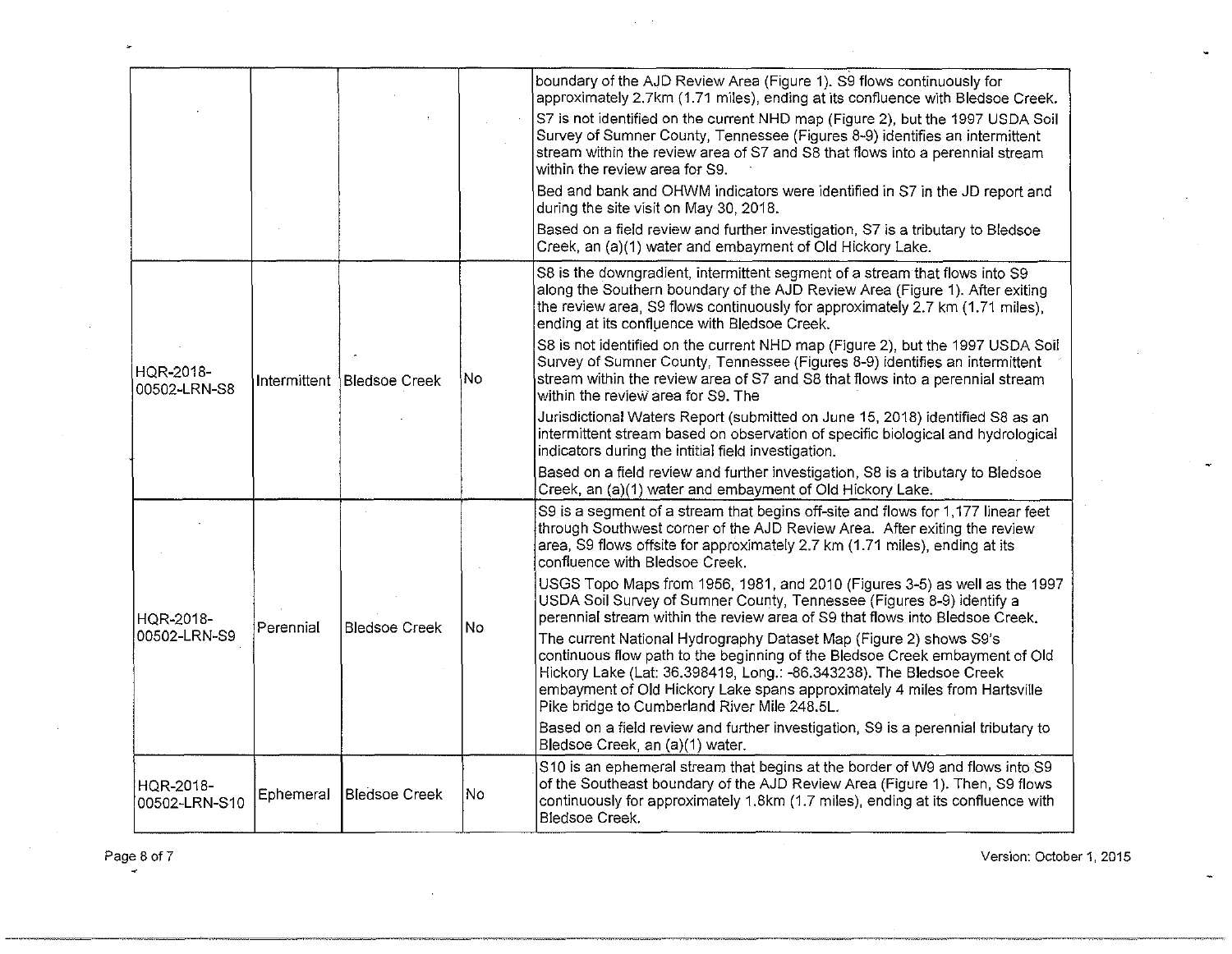|  | S10 is not identified on the current NHD map (Figure 2), but the 1997 USDA Soil<br>Survey of Sumner County, Tennessee (Figures 8-9) identifies an intermittent<br>stream within the review area of S10 that flows into a perennial stream within<br>the review area for S9. |
|--|-----------------------------------------------------------------------------------------------------------------------------------------------------------------------------------------------------------------------------------------------------------------------------|
|  | Bed and bank and OHWM indicators were identified in S7 in the JD report and<br>during the site visit on May 30, 2018.                                                                                                                                                       |
|  | Based on a field review and further investigation, S10 is a tributary to Bledsoe<br>Creek, an (a)(1) water and embayment of Old Hickory Lake.                                                                                                                               |

## **Table 6. (a)(6) Adjacent Waters**

| (a)(6) Waters Name    | $(a)(1)-(a)(5)$<br><b>Water Name to</b><br>which this<br><b>Water is</b><br>Adjacent | Rationale for (a)(6) Designation and Additional Discussion.<br>Identify the type of water and how the limits of jurisdiction were established (e.g.,<br>wetland, 87 Manual/Regional Supplement); explain how the 100-year floodplain and/or<br>the distance threshold was determined; whether this water extends beyond a $\cdot$<br>threshold; explain if the water is part of a mosaic, etc.                                                                                                                                                                                                                 |
|-----------------------|--------------------------------------------------------------------------------------|----------------------------------------------------------------------------------------------------------------------------------------------------------------------------------------------------------------------------------------------------------------------------------------------------------------------------------------------------------------------------------------------------------------------------------------------------------------------------------------------------------------------------------------------------------------------------------------------------------------|
| HQR-2018-00502-LRN-W1 | Deshea Creek.<br>(a)(5)                                                              | W1 is a palustrine, emergent wetland located approximately 170 feet from the OHWM of<br>Deshea Creek, which is within the 1,500' OHWM threshold for adjacency. A portion of this<br>wetland is also located within the 100-year floodplain (Figure 9), so the entire wetland meets<br>the definition of adjacency as an (a)(6)(ii) Neighboring water per CFR 328.3(c)(2)(ii). The<br>distance was measured using the CorpsMap layers.                                                                                                                                                                          |
|                       |                                                                                      | The delineation of W1 was conducted in accordance with the 1987 Corps of Engineers<br>Wetland Delineation Manual and the 2012 Regional Supplement to the Corps of Engineers<br>Delineation Manual: Eastern Mountain and Piedmont Region.                                                                                                                                                                                                                                                                                                                                                                       |
|                       |                                                                                      | W2 is a seep wetland located at the head of the feature identified as S2 (Figure 1), so it<br>meets the definition of adjacency as an (a)(6) Bordering/Continguous water.                                                                                                                                                                                                                                                                                                                                                                                                                                      |
| HQR-2018-00502-LRN-W2 | S2,(a)(5)                                                                            | The delineation of W2 was conducted in accordance with the 1987 Corps of Engineers<br>Wetland Delineation Manual and the 2012 Regional Supplement to the Corps of Engineers<br>Delineation Manual: Eastern Mountain and Piedmont Region.                                                                                                                                                                                                                                                                                                                                                                       |
| HQR-2018-00502-LRN-W8 | S9, (a)(5)                                                                           | W8 is a palustrine, emergent wetland that is downgradient of the feature identified as S6 and<br>immediately adjacent to the Southern boundary of the AJD Review Area. The boundary line<br>of the review area is approximately 200 feet from the OHWM of S9 (Figure 1), which is within<br>the 1,500' OHWM threshold for adjacency. A portion of this wetland is also located within the<br>100-year floodplain (Figure 9), so the entire wetland meets the definition of adjacency as an<br>(a)(6)(ii) Neighboring water per CFR $328.3(c)(2)$ (ii). The distance was measured using the<br>CorpsMap layers. |
|                       |                                                                                      | The delineation of W8 was conducted in accordance with the 1987 Corps of Engineers<br>Wetland Delineation Manual and the 2012 Regional Supplement to the Corps of Engineers<br>Delineation Manual: Eastern Mountain and Piedmont Region.                                                                                                                                                                                                                                                                                                                                                                       |
| HQR-2018-00502-LRN-W9 | S10, (a)(5)                                                                          | W9 is located at the head of the feature identified as S10 (Figure 1), so it meets the definition<br>of adjacency as an (a)(6) Bordering/Continguous water.                                                                                                                                                                                                                                                                                                                                                                                                                                                    |

 $\blacksquare$ 

·--~~~~--~~-~-~-~-~--~~~--~---~------

Page 9 of 7 Version: October 1, 2015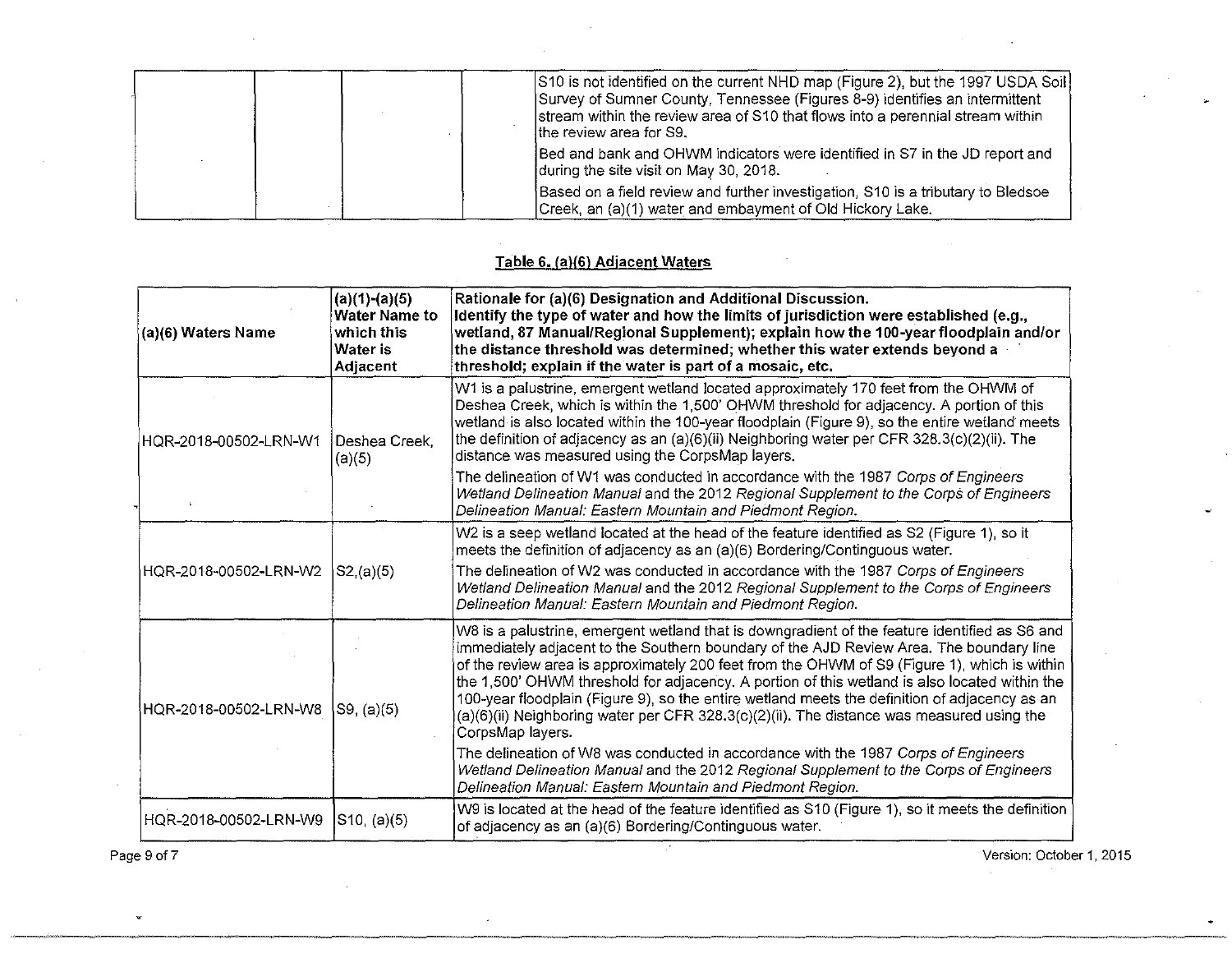|  | The delineation of W9 was conducted in accordance with the 1987 Corps of Engineers    |
|--|---------------------------------------------------------------------------------------|
|  | Wetland Delineation Manual and the 2012 Regional Supplement to the Corps of Engineers |
|  | Delineation Manual: Eastern Mountain and Piedmont Region.                             |

## Table 7. (a)(7) Waters

| <b>SPOE</b><br>Name | (a)(7) Waters Name | $'(a)(1)-(a)(3)$ Water<br>Name to which<br>this Water has a<br>Significant<br><b>Nexus</b> | <b>Significant Nexus Determination</b><br>Identify SPOE watershed; discuss whether any similarly situated waters were<br>present and aggregated for SND; discuss data, provide analysis, and<br>summarize how the waters have more than speculative or insubstantial effect<br>on the physical, chemical, or biological integrity of the (a)(1)-(a)(3) water, etc. |
|---------------------|--------------------|--------------------------------------------------------------------------------------------|--------------------------------------------------------------------------------------------------------------------------------------------------------------------------------------------------------------------------------------------------------------------------------------------------------------------------------------------------------------------|
| N/A                 | N/A                | N/A                                                                                        | N/A                                                                                                                                                                                                                                                                                                                                                                |

## Table 8. (a)(S) Waters

| <b>SPOE</b><br>Name | $(a)(8)$ Waters<br>Name              | $(a)(1)-(a)(3)$ Water<br>Name to which<br>this Water has a<br><b>Significant Nexus</b> | <b>Significant Nexus Determination</b><br>Identify SPOE watershed; explain how 100-yr floodplain and/or the distance<br>threshold was determined; discuss whether waters were determined to be<br>similarly situated to subject water and aggregated for SND; discuss data,<br>provide analysis, and then summarize how the waters have more than<br>speculative or insubstantial effect the on the physical, chemical, or biological<br>integrity of the $(a)(1)-(a)(3)$ water, etc.                                 |
|---------------------|--------------------------------------|----------------------------------------------------------------------------------------|-----------------------------------------------------------------------------------------------------------------------------------------------------------------------------------------------------------------------------------------------------------------------------------------------------------------------------------------------------------------------------------------------------------------------------------------------------------------------------------------------------------------------|
|                     |                                      |                                                                                        | In the JD report, W7 is identified as a seasonally, flooded wetland continguous with<br>the erosional feature identified as S6a and S6b (Figure 1), but the National Wetland<br>Inventory identifies it as a permanently flooded freshwater impoundment created or<br>modified by man-made barriers.                                                                                                                                                                                                                  |
|                     | Bledsoe<br>HQR-2018-00502-<br>LRN-W7 | <b>Bledsoe Creek</b>                                                                   | The feature is located within the Bledsoe SPOE watershed approximately 940 linear<br>feet North of the OHWM of S9. This distance is within the 1,500' OHWM threshold for<br>adjacency, but the resource is outside of the 100-year floodplain according to most<br>recent FEMA/FIRM map of the project site (Figure 10). These distances were<br>determined using CorpsMap layers.                                                                                                                                    |
| <b>SPOE</b>         |                                      |                                                                                        | The 1956 USGS Topo Map does not identify any wetland or pond/impoundment<br>features within the review area of W7 (Figure 3). The 1981 USGS Topo Map (Figure<br>4) identifies a new pond feature within the review area of W7, which is shown as a<br>perennial pond in both 2010 and 2016 USGS Topo Maps (Figures 5-6).                                                                                                                                                                                              |
|                     |                                      |                                                                                        | The 1997 USDA Soil Survey of Sumner County, Tennessee also identifies a small,<br>dammed water feature in the review area of W7 (Figure 9), but it appears to be<br>continguous with an intermittent stream flowing into a perennial stream within the<br>review area of S9. This survey and the Custom Soil Report for Sumner County<br>(retrieved from NRCS database) indicate that this feature was excavated in Harpeth<br>Silt Loam, which is an upland soil that forms in loamy alluvium along stream terraces. |

Page 10 of 7 Version: October 1, 2015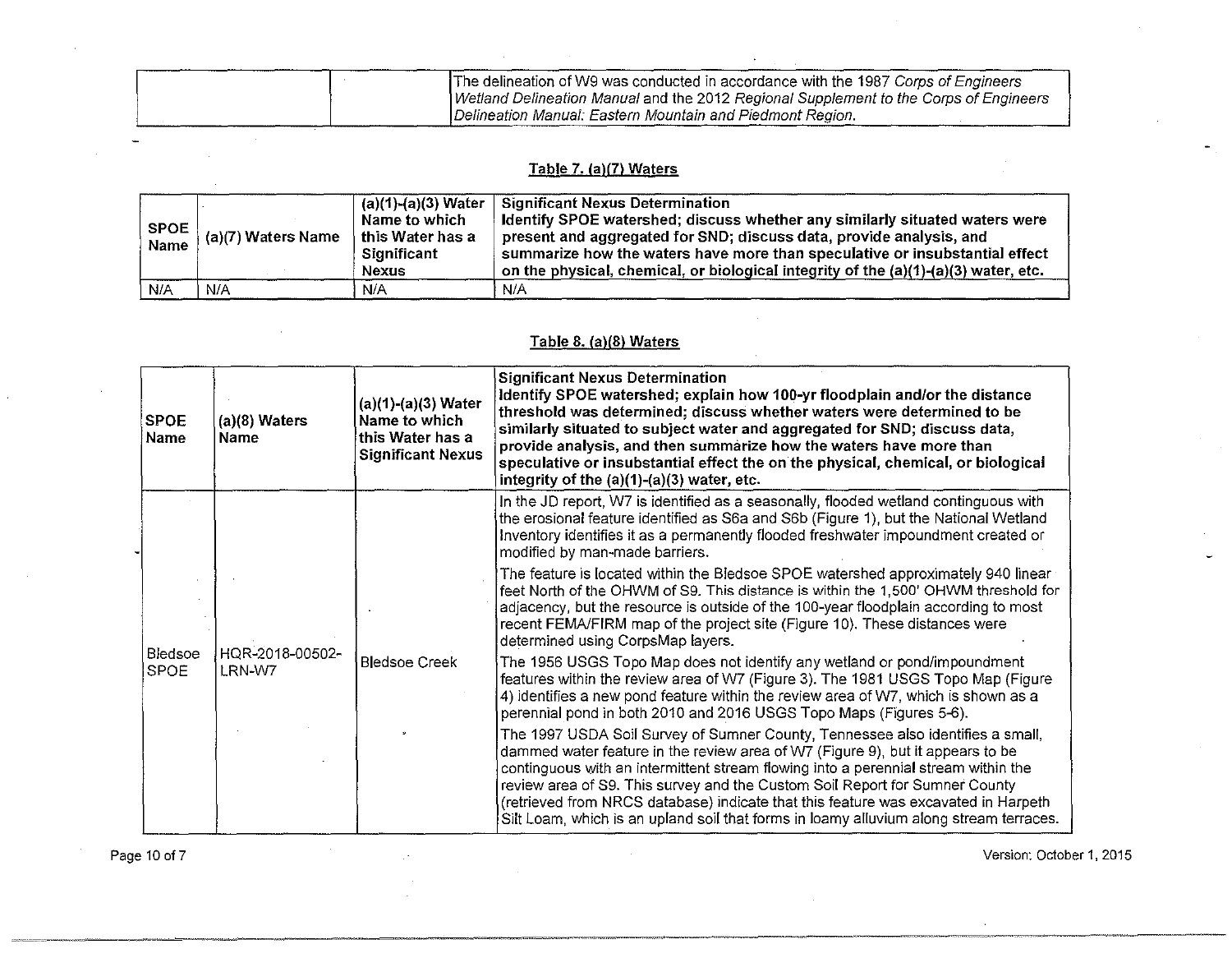|  |  | In the JD report and during a site visit on July 24, 2018, evidence of a hydrologic<br>connection between W7 and W8 was observed, but it lacked the physical indicators of<br>bed and bank required to meet the defintion of a tributary. Although S6a was<br>determined to meet the criteria for exclusion per (b)(4)(vi), it can serve as the<br>hydrologic connection for (a)(8) case-specific analysis. |
|--|--|-------------------------------------------------------------------------------------------------------------------------------------------------------------------------------------------------------------------------------------------------------------------------------------------------------------------------------------------------------------------------------------------------------------|
|  |  | Based on a field review and further investigation, W7 has a direct hydrologic<br>connection to W8 and a significant nexus to S9 and downstream waters. By<br>performing the functions of sediment trapping, retention and attenuation of flood<br>waters, and pollutant management, W7 contributes to the physical, chemical, and<br>biological integrity of Bledsoe Creek.                                 |

# Non-Jurisdictional Waters

## Table 9. Non-Waters/No Significant Nexus

| <b>SPOE Name</b> | Non-<br>$(a)(7)$ /(a) $(8)$<br><b>Waters Name</b> | (a)(1)-(a)(3) Water<br>Name to which<br>this Water DOES<br>NOT have a | Basis for Determination that the Functions DO NOT Contribute Significantly to<br>the Chemical, Physical, or Biological Integrity of the (a)(1)-(a)(3) Water.<br>Identify SPOE watershed; explain how 100-yr floodplain and/or the distance<br>threshold was determined; discuss whether waters were determined to be<br>similarly situated to the subject water; discuss data, provide analysis, and<br>Significant Nexus summarize how the waters did not have more than a speculative or insubstantial<br>effect on the physical, chemical, or biological integrity of the (a)(1)-(a)(3) water. |
|------------------|---------------------------------------------------|-----------------------------------------------------------------------|---------------------------------------------------------------------------------------------------------------------------------------------------------------------------------------------------------------------------------------------------------------------------------------------------------------------------------------------------------------------------------------------------------------------------------------------------------------------------------------------------------------------------------------------------------------------------------------------------|
|                  |                                                   |                                                                       | W6 is a small wetland located within the Deshea Single Point of Entry<br>watershed(SPOE). This watershed boundary also includes all aquatic resources<br>identified on the Northern half of the AJD Review Area (Figure 1).                                                                                                                                                                                                                                                                                                                                                                       |
|                  |                                                   |                                                                       | W6 is located in a concave area approximately 620 feet from an off-site segment of S1,<br>which is within the 1,500' OHWM threshold for adjacency, but the resource is outside of<br>the 100-year floodplain according to most recent FEMA/FIRM map of the project site<br>(Figure 9). The distance was determined using CorpsMap layers.                                                                                                                                                                                                                                                         |
| Deshea           | HQR-2018-                                         | <b>Bledsoe Creek</b>                                                  | W6 is identified on the National Wetland Inventory as a permanently flooded freshwater<br>impoundment, but no water was reported in the JD reported nor observed during the<br>field visit on July 24, 2018.                                                                                                                                                                                                                                                                                                                                                                                      |
| <b>SPOE</b>      | 00502-LRN-W6                                      |                                                                       | The 1997 USDA Soil Survey of Sumner County, Tennessee (Figures 8-9) identifies an<br>intermittent stream flowing through the review area of W6 and into an offsite segment of<br>S1 (Figure 8), but during a field review, no inlet and outlet channels were observed.<br>Also, this feature has no observable groundwater connection, so its hydrology is likely a<br>result of downslope drainage.                                                                                                                                                                                              |
|                  |                                                   |                                                                       | A significant nexus analysis was examined to determine whether or not W6, either<br>alone or in combination with other similarly situated waters in the Deshea SPOE<br>significantly affect the chemical, physical, or biological integrity of Bledsoe Creek, an<br>(a)(1) water. Per the 2015 Clean Water Rule, similarly situated waters must function<br>alike and lie within a contiguous area of land with homogeneous soils, vegetation, and                                                                                                                                                |

Page 11 of 7 Version: October 1, 2015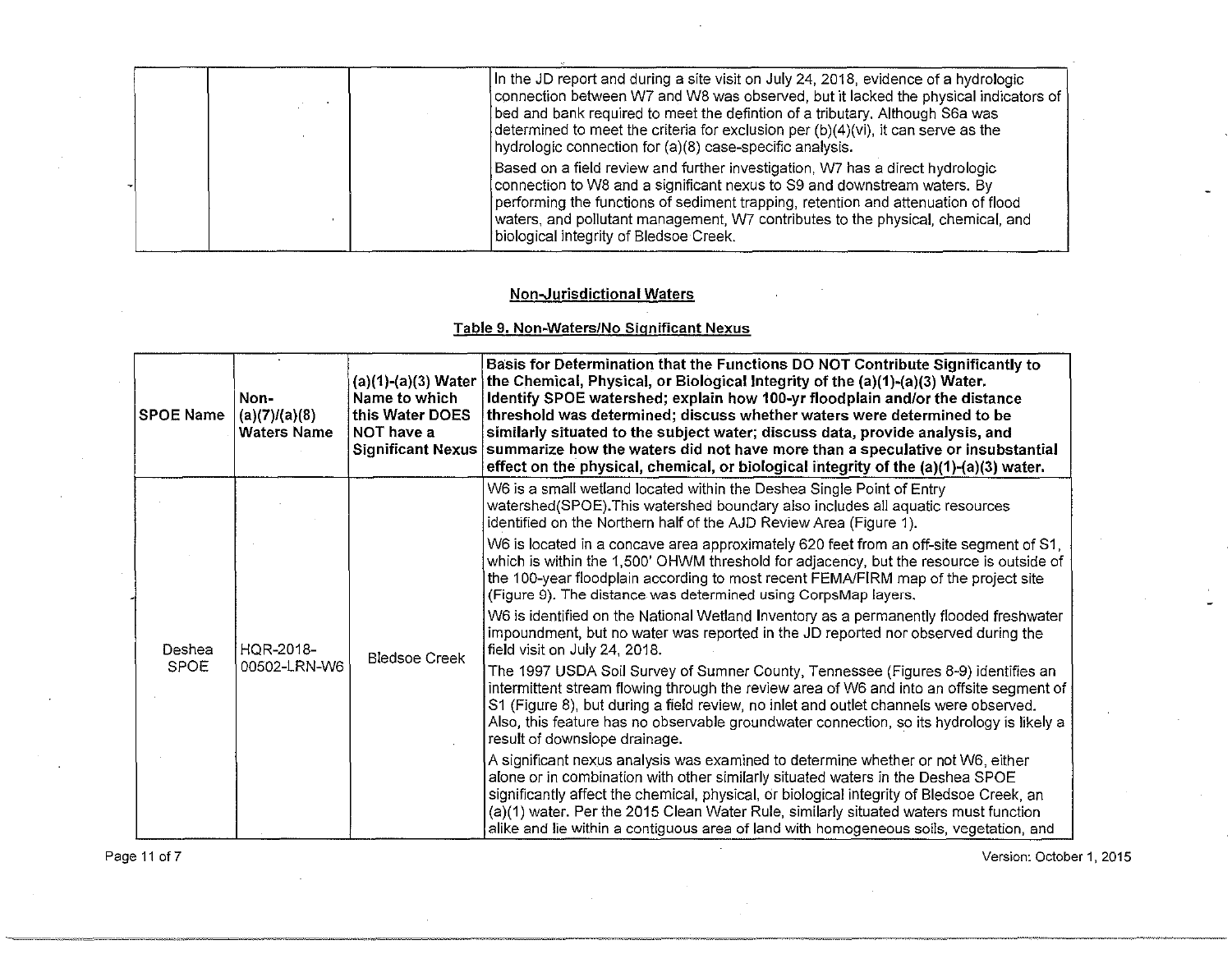| landform (SVL) or function alike and lie within the distance thresholds for (a)(8) waters.<br>There are no waters belonging to the Palustrine Cowardin Class within the SVL of W6.<br>and only two similarly situated Palustrine Emergent wetlands within the Deshea SPOE.<br>W6 and the two similarly situated waters have a combined area of approximately 0.56<br>acres, and all are surrounded by areas that have been highly impacted from agricultural<br>development and road construction. The Custom Soil Report for Sumner County<br>(retrieved from NRCS database) indicates that all three wetlands are located in Mimosa<br>series soils, which are highly eroded, not hydric, and form on hills and steep uplands. |
|----------------------------------------------------------------------------------------------------------------------------------------------------------------------------------------------------------------------------------------------------------------------------------------------------------------------------------------------------------------------------------------------------------------------------------------------------------------------------------------------------------------------------------------------------------------------------------------------------------------------------------------------------------------------------------------------------------------------------------|
| Given the small size, position within the watershed, and the limited functioning capacity<br>of W6 and the similarly situarted waters, they do not significantly contribute to the<br>biological, chemical, and phyiscal integrity of S1 and downstream waters. Therefore,<br>W6 does not have a significant nexus to Bledsoe Creek.                                                                                                                                                                                                                                                                                                                                                                                             |

### **Table 10. Non-Waters/Excluded Waters and Features**

| Paragraph (b) Excluded<br>Feature/Water Name | Rationale for Paragraph (b) Excluded Feature/Water and Additional Discussion.                                                                                                                                                                                                                         |  |  |  |  |  |  |
|----------------------------------------------|-------------------------------------------------------------------------------------------------------------------------------------------------------------------------------------------------------------------------------------------------------------------------------------------------------|--|--|--|--|--|--|
|                                              | Based on a field review and further investigation, S6a meets the criteria for exclusion per (b)(4)(vi), erosional<br>HQR-2018-00502-LRN-S6a   features, because it lacks the physical characteristics of bed and bank that are required to meet the defintion of<br>a tributary per 33 C.F.R 328.3.   |  |  |  |  |  |  |
|                                              | Based on a field review and further investigation, S6b meets the criteria for exclusion per (b)(4)(vi), erosional<br>HQR-2018-00502-LRN-S6b   features, because it lacks the physical characteristics of bed and bank that are required to meet the defintion of  <br>a tributary per 33 C.F.R 328.3. |  |  |  |  |  |  |

### **Table 11. Non-Waters/Other**

| <b>Other Non-Waters of</b> | Rationale for Non-Waters of U.S. Feature/Water and Additional Discussion. |
|----------------------------|---------------------------------------------------------------------------|
| N/A                        | N١A                                                                       |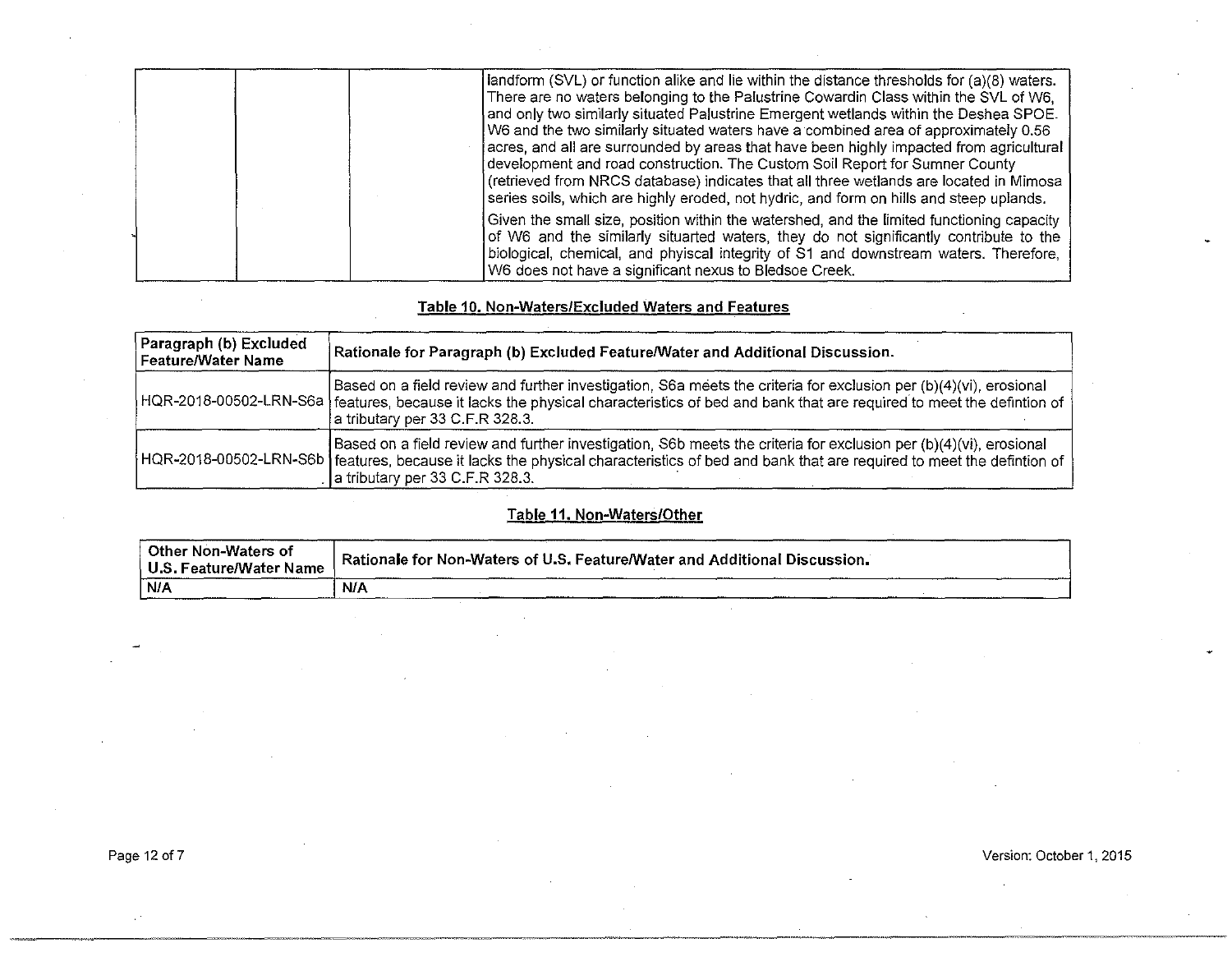|                   |                 |  |        |      |             |                                                           |                 |                                                                                                                       |      |                               |                 |                                               | ్యం                                                             |                     |                  |                                    |                |
|-------------------|-----------------|--|--------|------|-------------|-----------------------------------------------------------|-----------------|-----------------------------------------------------------------------------------------------------------------------|------|-------------------------------|-----------------|-----------------------------------------------|-----------------------------------------------------------------|---------------------|------------------|------------------------------------|----------------|
|                   |                 |  |        |      |             |                                                           |                 |                                                                                                                       |      | single representation of con- | Balgascoak      | Octave of or of or other and                  | c٧                                                              | <b>POLY MADE</b>    |                  | ್ನಳು<br><b>C. Million Richards</b> |                |
|                   |                 |  |        |      |             |                                                           |                 |                                                                                                                       |      |                               |                 |                                               |                                                                 |                     |                  |                                    |                |
| Waters_Name State |                 |  |        |      |             | Cowardin_Code HGM_Code Meas_Type Amount Units Waters_Type | <b>Hatitude</b> | <b>Economical Cocal Waterway Section 2009 Cocal Cocal Cocal Cocal Cocal Cocal Cocal Cocal Cocal Cocal Cocal Cocal</b> |      |                               |                 | outrack of the season<br>October 1998 P. Song | oomed One Construction<br>ookim color selection<br>omaloocacles | Ontario descripción | Orman can live . | Ottality                           | Oxfant Seement |
|                   |                 |  |        |      |             |                                                           |                 |                                                                                                                       |      |                               |                 |                                               |                                                                 |                     |                  |                                    |                |
| W4                | TENNESSEE POW   |  | Area   | 0.62 | ACRE        | Α4                                                        | 36,40916        |                                                                                                                       |      |                               |                 |                                               |                                                                 |                     |                  |                                    |                |
| S1                | TENNESSEE R5UB1 |  | Linear | 680  | <b>FOOT</b> | A5                                                        | 36,40819        | $-36.361$                                                                                                             |      |                               | YES             | YES                                           | <b>YES</b>                                                      |                     | <b>YES</b>       |                                    |                |
| S2                | TENNESSEE R4SB1 |  | Linear | 1304 | FOOT        | A5                                                        | 36.41054        | -86.36199                                                                                                             |      |                               | <b>YES</b>      |                                               |                                                                 |                     | YES YES          |                                    |                |
| S <sup>2</sup>    | TENNESSEE R6    |  | Linear | 250  | <b>FOOT</b> | A5                                                        | 36,41026        | -86.3633                                                                                                              |      |                               | YES.            | <b>YES</b>                                    |                                                                 |                     |                  | <b>YES</b>                         |                |
| S4                | TENNESSEE R6    |  | Linear | 258  | <b>FOOT</b> | A5                                                        | 36,40955        | $-86.3638$                                                                                                            |      |                               | YES.            | YES                                           |                                                                 | YES YES             |                  |                                    |                |
| S5                | TENNESSEE R6    |  | Lînear | 833  | <b>FOOT</b> | A5                                                        | 36,40402        | -86.36366                                                                                                             |      |                               | <b>YES</b>      |                                               | YES.                                                            |                     |                  |                                    |                |
| S7                | TENNESSEE R6    |  | Linear | 678  | <b>FOOT</b> | A5                                                        | 36,41279        | -86.37275                                                                                                             |      |                               | <b>YES</b>      |                                               | <b>YES</b>                                                      |                     |                  | <b>YES</b>                         |                |
| S8                | TENNESSEE R4SB3 |  | Linear | 1054 | FOOT        | A5                                                        | 36,40381        | -86.36812                                                                                                             |      |                               | YES             | <b>YES</b>                                    |                                                                 |                     |                  | YES.                               |                |
| <b>S9</b>         | TENNESSEE R6    |  | Linear | 1177 | FOOT AS     |                                                           | 36.40129        | -86.37161                                                                                                             |      |                               | <b>YES</b>      |                                               |                                                                 |                     | <b>YES</b>       |                                    |                |
| S10               | TENNESSEE R6    |  | Linear | 674  | FOOT A5     |                                                           | 36,40491        | $-86.3622$                                                                                                            |      |                               | <b>YES</b>      | <b>YES</b>                                    |                                                                 | YES YES             |                  | <b>YES</b>                         |                |
| W1                | TENNESSEE PEM   |  | Area   | 0.18 |             | ACRE A6N2WB                                               | 36,41137        | -86.36061                                                                                                             |      |                               |                 |                                               |                                                                 |                     |                  |                                    |                |
| WZ                | TENNESSEE PEM   |  | Area   | 0.2  |             | ACRE A6BWB                                                | 36.4093         | -86.36356                                                                                                             |      |                               |                 |                                               |                                                                 |                     |                  |                                    |                |
| W3                | TENNESSEE PEM   |  | Area   | 1.15 | <b>ACRE</b> | A6N2WB                                                    | 36,40282        | -86.36781                                                                                                             |      |                               |                 |                                               |                                                                 |                     |                  |                                    |                |
| W9                | TENNESSEE PEM   |  | Area   | 0.1  | <b>ACRE</b> | A6BWB                                                     | 36,40563        | -86 36 232                                                                                                            |      |                               |                 |                                               |                                                                 |                     |                  |                                    |                |
| W7                | TENNESSEE PEM2  |  | Area   | 0.9  | ACRE        | A8OWB                                                     | 36,40492        | -86.36887                                                                                                             | YES  | <b>NO</b>                     |                 |                                               |                                                                 |                     |                  |                                    |                |
| W6                | TENNESSEE PEM2  |  | Area   | 0.03 |             | ACRE OTHERA8F                                             | 36,41286        | $-86.37206$                                                                                                           | YES. | NO.                           |                 |                                               |                                                                 |                     |                  |                                    |                |
| S6a               | TENNESSEE R6    |  | Linear | 418  | FOOT        | EXCLDB4VI                                                 | 36,40381        | -86.36812                                                                                                             |      |                               | NO <sub>1</sub> |                                               |                                                                 |                     |                  |                                    |                |
| S6b               | TENNESSEE R6    |  | Lînear | 211  | FOOT        | EXCLDB4VI                                                 | 36.41286        | $-86.37206$                                                                                                           |      |                               | <b>NO</b>       |                                               |                                                                 |                     |                  |                                    |                |